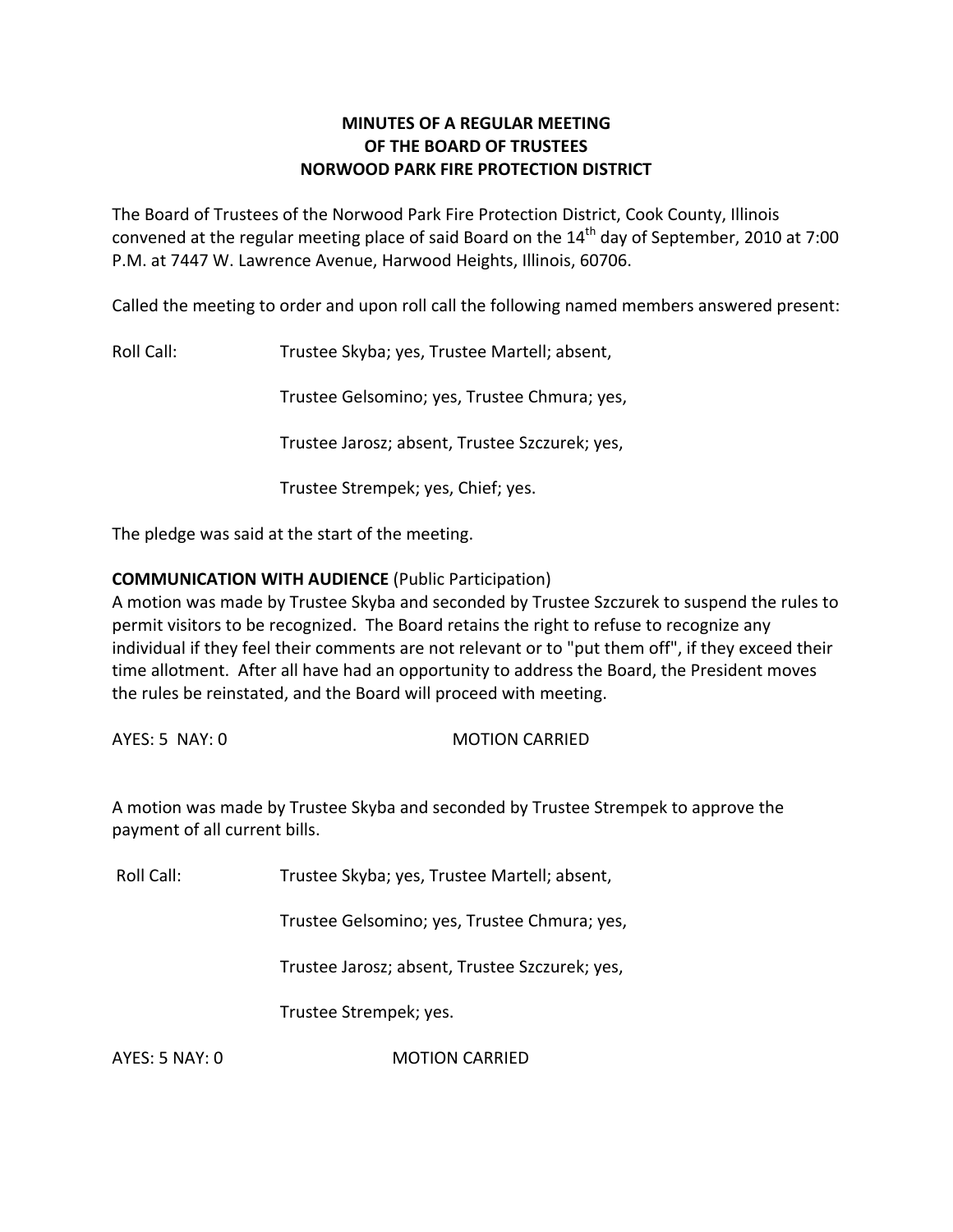A motion was made by Trustee Gelsomino and seconded by Trustee Szczurek to approve the minutes of the Public Hearing held on August  $10^{\text{th}}$ , 2010.

| Roll Call:     | Trustee Skyba; present, Trustee Martell; absent, |
|----------------|--------------------------------------------------|
|                | Trustee Gelsomino; yes, Trustee Chmura; yes,     |
|                | Trustee Jarosz; absent, Trustee Szczurek; yes,   |
|                | Trustee Strempek; yes.                           |
| AYES: 5 NAY: 0 | <b>MOTION CARRIED</b>                            |
|                |                                                  |

A motion was made by Trustee Gelsomino and seconded by Trustee Strempek to approve the minutes of the Regular meeting held on August  $10^{\text{th}}$ , 2010.

Roll Call: Trustee Skyba; present, Trustee Martell; absent,

Trustee Gelsomino; yes, Trustee Chmura; yes,

Trustee Jarosz; absent, Trustee Szczurek; yes,

Trustee Strempek; yes.

AYES: 5 NAY: 0 MOTION CARRIED

# **TREASURER'S REPORT**

Schedule of Assets (Arising from Cash Transactions) August 31, 2010

# Assets

| Checking and money market accounts (interest rate): |   |         |
|-----------------------------------------------------|---|---------|
| Plaza Bank checking (0.046%)                        | Ŝ | 530     |
| Plaza Bank money market (0.295%)                    |   | 52,115  |
| Plaza Bank checking- Public Education               |   | 573     |
| Plaza Bank ambulance billing money market (0.295%)  |   | 141,676 |
| Plaza Bank-Medical 1003102                          |   | 500     |
| Suburban Bank & Trust                               |   | 9,173   |
| Total checking and money market accounts            |   | 204,712 |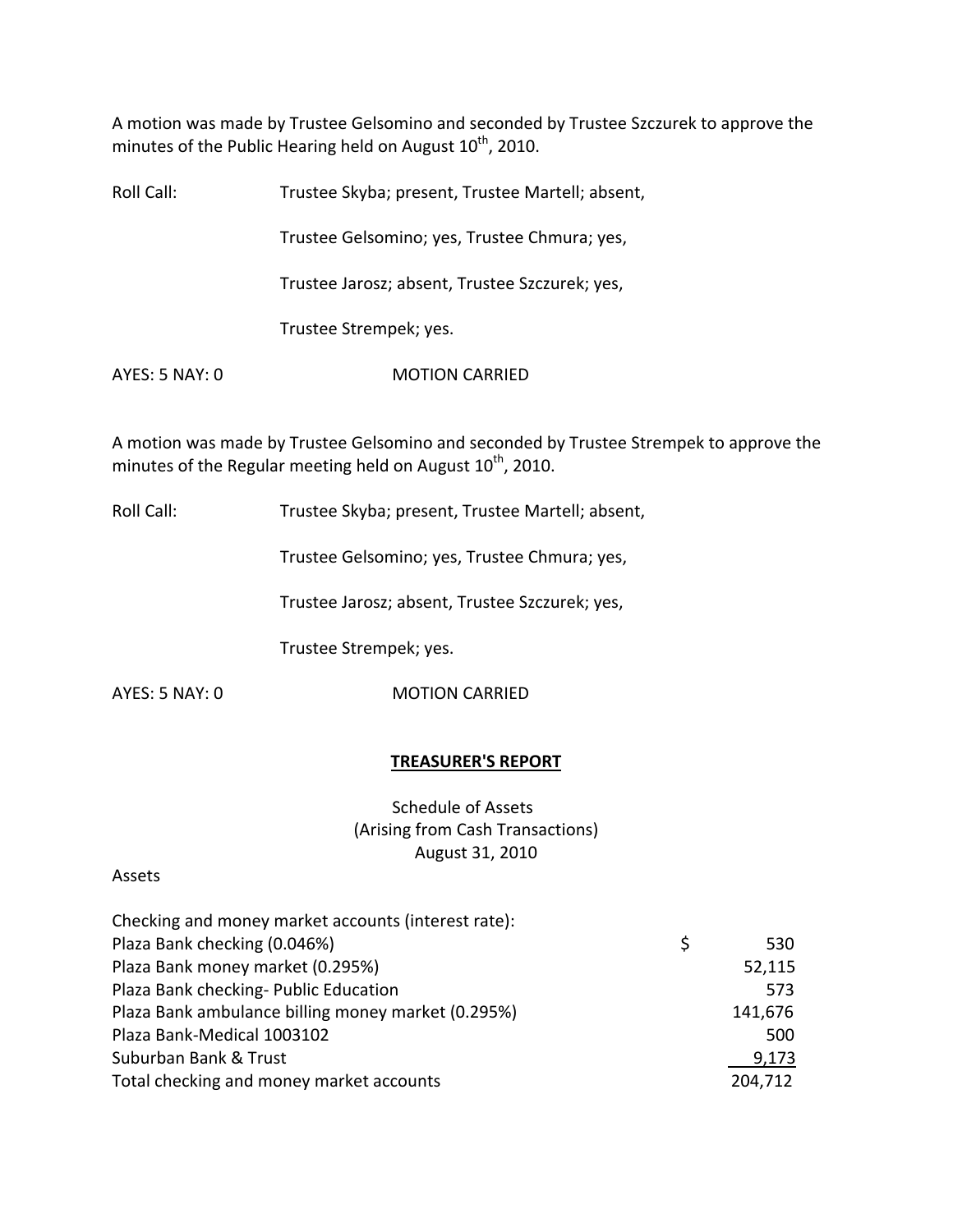| Certificates of deposit (interest rate and maturity):    |             |
|----------------------------------------------------------|-------------|
| Plaza Bank (1.40%, 03/02/11)                             | 604,206     |
| Parkway Bank and Trust (1.35% 05/10/11)                  | 517,749     |
| Plaza Bank (1.60% 01/17/11)                              | 120,544     |
| Plaza Bank (1.39% 03/18/11)                              | 408,740     |
| Plaza Bank (1.340% 06/23/11)                             | 1,262,659   |
| Belmont Bank (4.10% 05/21/11)                            | 444,688     |
| Parkway Bank and Trust (1.50% 07/07/11)                  | 349,636     |
| Total certificates of deposit                            | 3,708,222   |
| Total checking, money market and certificates of deposit | \$3,912,934 |

Chief stated that at the end of this month we will have to get money from our breakable CD which we knew we would have to do. Tax bills may not be out until December. Discussion.

Motion by Trustee Skyba, seconded by Trustee Szczurek to approve the Treasurer's report as presented from the Financial Statement for August 2010**.**

| Roll Call:     | Trustee Skyba; yes, Trustee Martell; absent,   |
|----------------|------------------------------------------------|
|                | Trustee Gelsomino; yes, Trustee Chmura; yes,   |
|                | Trustee Jarosz; absent, Trustee Szczurek; yes, |
|                | Trustee Strempek; yes.                         |
| AYES: 5 NAY: 0 | <b>MOTION CARRIFD</b>                          |

Trustee Martell arrived at 7:10PM

# **Chiefs Report:**

All Trustees received a copy of the alarm report.

All Trustees received a copy of the inspection report along with the list of completed inspections for this month.

On the agenda is the 2% money, I included a statement in everybody's packet and I gave everybody a copy of the law and an explanation of what the foreign tax is. This shows the amount of the tax (\$15,824.67) that the District collected and deposited in the general fund. The 2% board is now in place and we sat down and went over all the bills for the year. We came up with \$2,396.23 that was spent at Sam's Club for the men; I explained what items we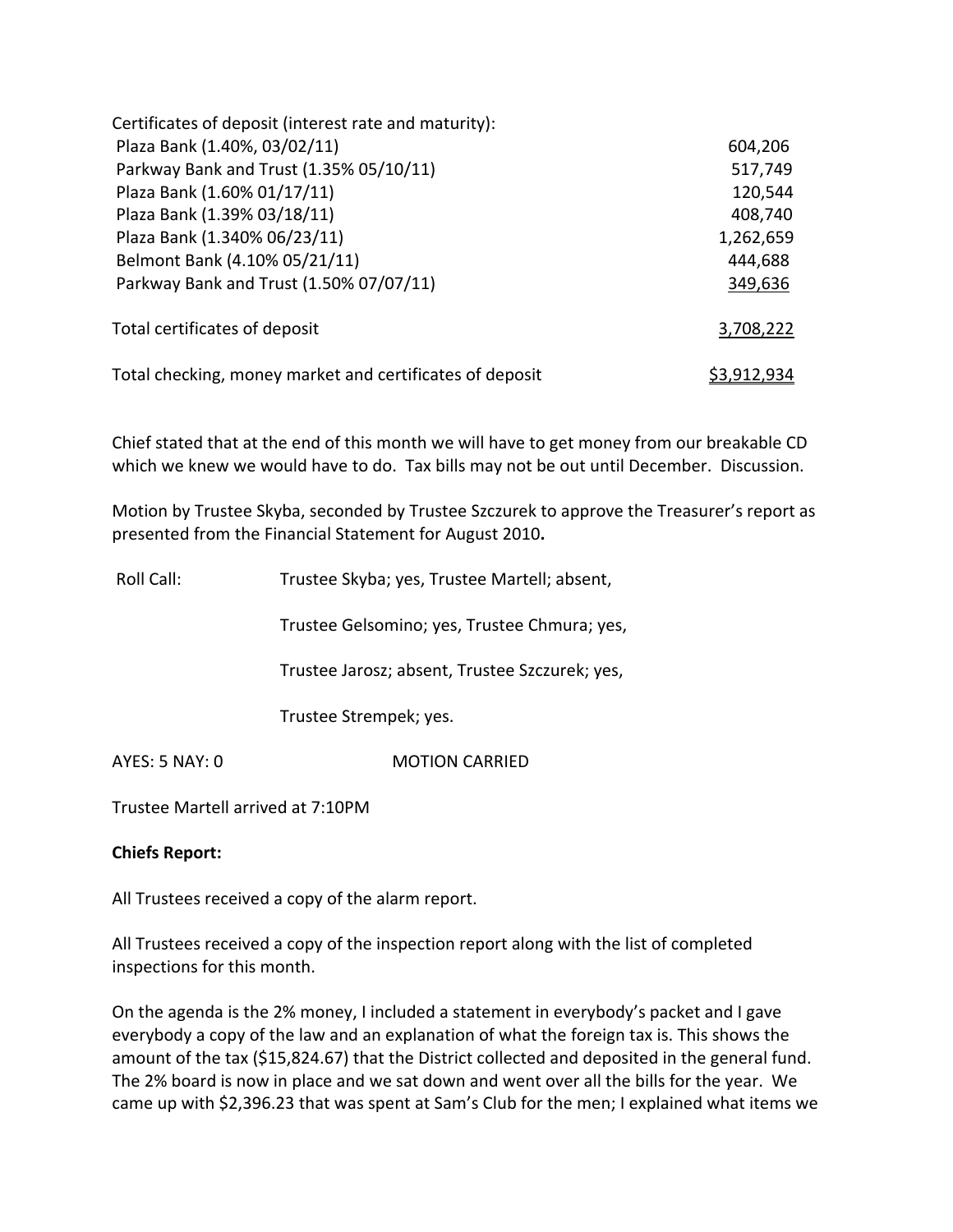charged them for. Discussion with items they are paying for. This leaves a remainder of \$13,428.44 to be handed over to the 2% board. In the future the funds will be given directly to the 2% board. This will be audited every year.

At this time they are asking permission to build a patio (35 x 15) outside of the dayroom where we installed the patio doors. The money for this project will come out of the 2% fund, approximately \$4,000.

We are gearing up for a busy October with fire prevention week. We are doing a lot of station maintenance including cleaning, repairs and painting to prepare for the open house. We start in two weeks with safety town at the HIP and follow it with our annual open house where we start the flu shot program sponsored by Mary Field, Norwood Park Township Hall and Resurrection Hospital. I included flyers in everybody's packets I hope all can attend. The following week we administer the flu shots at the Norwood Park Township Hall and travel to the homebound. We then visit all the schools in the area for the next two weeks. At the same time we will be starting our annual audit the first week of October. Discussion.

Workers Compensation update‐ Cmdr. Carpino has been out since the first week of March. He is waiting for a decision from W/C on what kind of surgery is needed. I will keep everybody updated.

Everybody received a copy of the Annual Treasurers' statement. We will send it to the Pioneer Press tomorrow to publish next week.

Commissioner's report by Mark Lymperopolus reported on the meeting held on September  $7<sup>th</sup>$ , 2010 meeting. Chief secured the date of April 23<sup>rd</sup> for entry level firefighter exam. Discussion.

A motion was made by Trustee Skyba and seconded by Trustee Gelsomino to accept the Chiefs report as presented for August 2010.

AYES: 6 NAY: 0 MOTION CARRIED

# **Presidents Report:**

Nothing to report.

#### **Committee Reports:**

Finance Committee‐Chairman Trustee Chmura stated that the budget is done and we are getting ready for the audit.

Building and Equipment Committee‐ Chairman Trustee Gelsomino stated there is nothing at this time.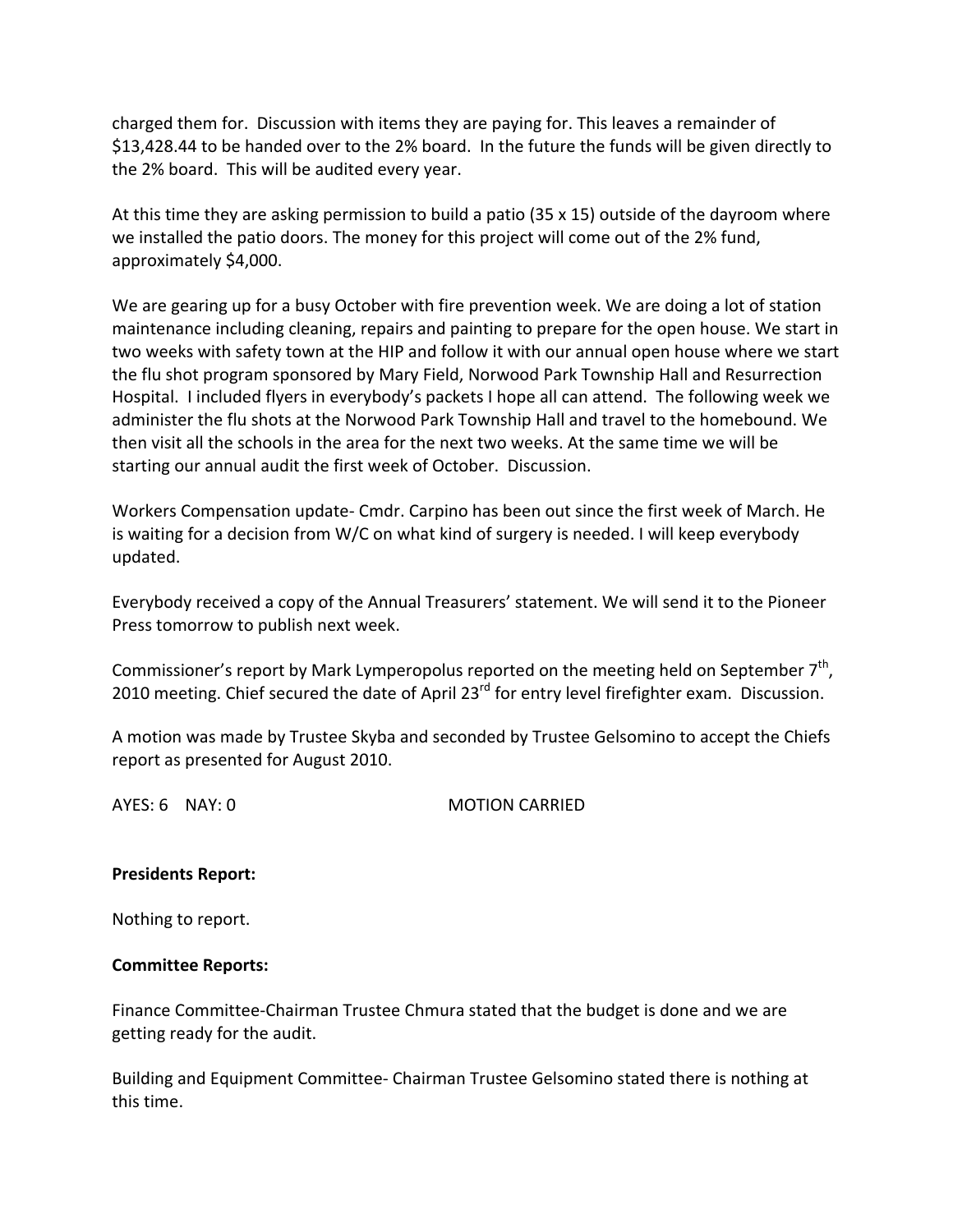Technology and PR Media Committee‐ Chairman Trustee Strempek stated that they met with the Grant Writer and decided on going with a case by case basis and not a contract at this time. Discussion.

Policy Committee‐ Chairman Trustee Skyba stated there is nothing at this time.

Pension Fund- Trustee Martell stated there is a meeting coming up in October, Pension President has been working with moving the money. They are also working with getting reports from Paul Smit. Trustee Chmura explained what they are looking for from Paul Smit. Discussion.

## **Old Business:**

None.

## **New Business**:

Motion by Trustee Martell and seconded by Trustee Skyba to approve the payment of \$13,428.44 to the 2% Foreign Fire Insurance Board.

| Roll Call: | Trustee Skyba; yes, Trustee Martell; yes,      |
|------------|------------------------------------------------|
|            | Trustee Gelsomino; yes, Trustee Chmura; yes,   |
|            | Trustee Jarosz; absent, Trustee Szczurek; yes, |
|            | Trustee Strempek; yes.                         |
|            |                                                |

AYES: 6 NAY: 0 MOTION CARRIED

Motion by Trustee Gelsomino and seconded by Trustee Strempek to go into Closed Session to discuss personnel, the possible release of Closed Session Minutes and to approve the Closed Session Minutes from June 8<sup>th</sup>, 2010.

Roll Call: Trustee Skyba; yes, Trustee Martell; yes,

Trustee Gelsomino; yes, Trustee Chmura; yes,

Trustee Jarosz; absent, Trustee Szczurek; yes,

Trustee Strempek; yes.

AYES: 6 NAY: 0 **MOTION CARRIED**